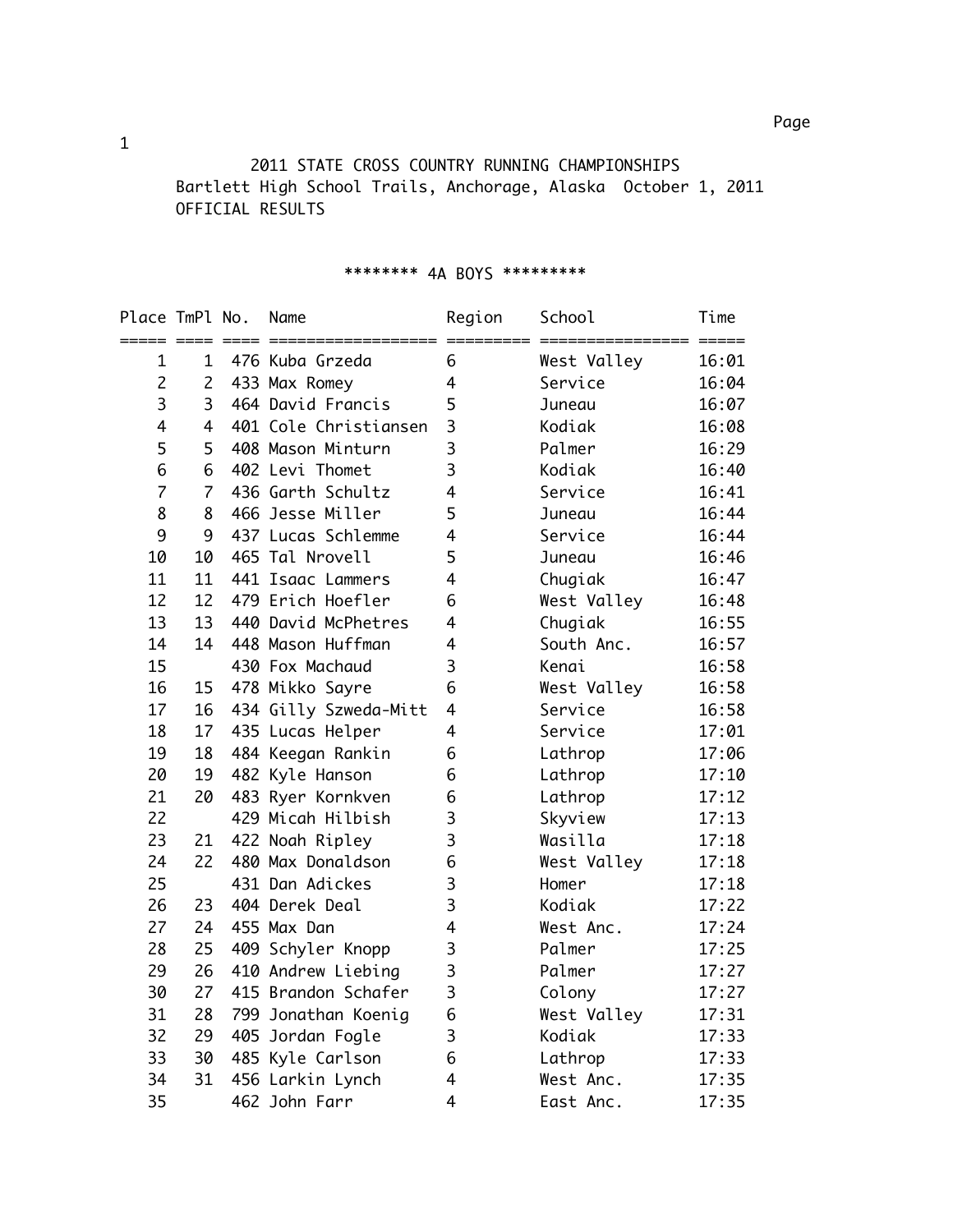| 36                      | 32 | 481 Brandon Kowalski | 6 | West Valley | 17:36 |
|-------------------------|----|----------------------|---|-------------|-------|
| 37                      | 33 | 457 Jacob Volz       | 4 | West Anc.   | 17:38 |
| 38                      | 34 | 424 Brendon Lee      | 3 | Wasilla     | 17:38 |
| 39                      | 35 | 406 Julian McCarthy  | 3 | Kodiak      | 17:39 |
| 40                      | 36 | 416 Abe Meyerhofer   | 3 | Colony      | 17:39 |
| 41                      |    | 463 Brandon King     | 4 | Eagle River | 17:40 |
| 42                      | 37 | 423 Joshua Pahkala   | 3 | Wasilla     | 17:41 |
| 43                      | 38 | 418 Kamber Lucus     | 3 | Colony      | 17:43 |
| 44                      | 39 | 477 Peter Noon       | 6 | West Valley | 17:43 |
| 45                      | 40 | 486 Kade Fitzgerald  | 6 | Lathrop     | 17:44 |
| 46                      | 41 | 467 Ian Andrews      | 5 | Juneau      | 17:46 |
| 47                      | 42 | 438 Taylor Turney    | 4 | Service     | 17:47 |
| 48                      | 43 | 417 Darien Sinnett   | 3 | Colony      | 17:50 |
| 49                      | 44 | 403 Levi Fried       | 3 | Kodiak      | 17:52 |
| 50                      |    | 473 James Steeves    | 5 | Thunder Mt. | 17:54 |
| 10/01/2011<br>$1:14$ PM |    |                      |   |             |       |

Page

2

## 2011 STATE CROSS COUNTRY RUNNING CHAMPIONSHIPS Bartlett High School Trails, Anchorage, Alaska October 1, 2011

## \*\*\*\*\*\*\*\* 4A BOYS \*\*\*\*\*\*\*\*\*

| Place TmPl No. |     | Name                   | Region | School      | Time  |
|----------------|-----|------------------------|--------|-------------|-------|
|                |     |                        |        |             |       |
| 51             | 45  | 439 Tadhg Nakada       | 4      | Service     | 17:54 |
| 52             | 46  | 449 Steven Malachowski | 4      | South Anc.  | 17:54 |
| 53             | 47  | 450 Dylan Fox          | 4      | South Anc.  | 17:55 |
| 54             | 48  | 443 Tim Sorensen       | 4      | Chugiak     | 17:55 |
| 55             |     | 472 Jack Dodson        | 5      | Ketchikan   | 17:56 |
| 56             | 49  | 454 Chanc Deschammpspr | 4      | South Anc.  | 17:56 |
| 57             | 50  | 421 Eli Breyton        | 3      | Colony      | 17:57 |
| 58             | 51  | 414 Chris Smith        | 3      | Palmer      | 17:59 |
| 59             | 52  | 442 Brady Sanders      | 4      | Chugiak     | 18:00 |
| 60             |     | 471 Chris Llanos       | 5      | Ketchikan   | 18:01 |
| 61             |     | 474 Khalil English     | 5      | Thunder Mt. | 18:02 |
| 62             |     | 432 Sam Janorschke     | 3      | Skyview     | 18:03 |
| 63             | 53. | 446 Chris Kveseth      | 4      | Chugiak     | 18:03 |
| 64             | 54  | 459 Curtis Sicks       | 4      | West Anc.   | 18:06 |